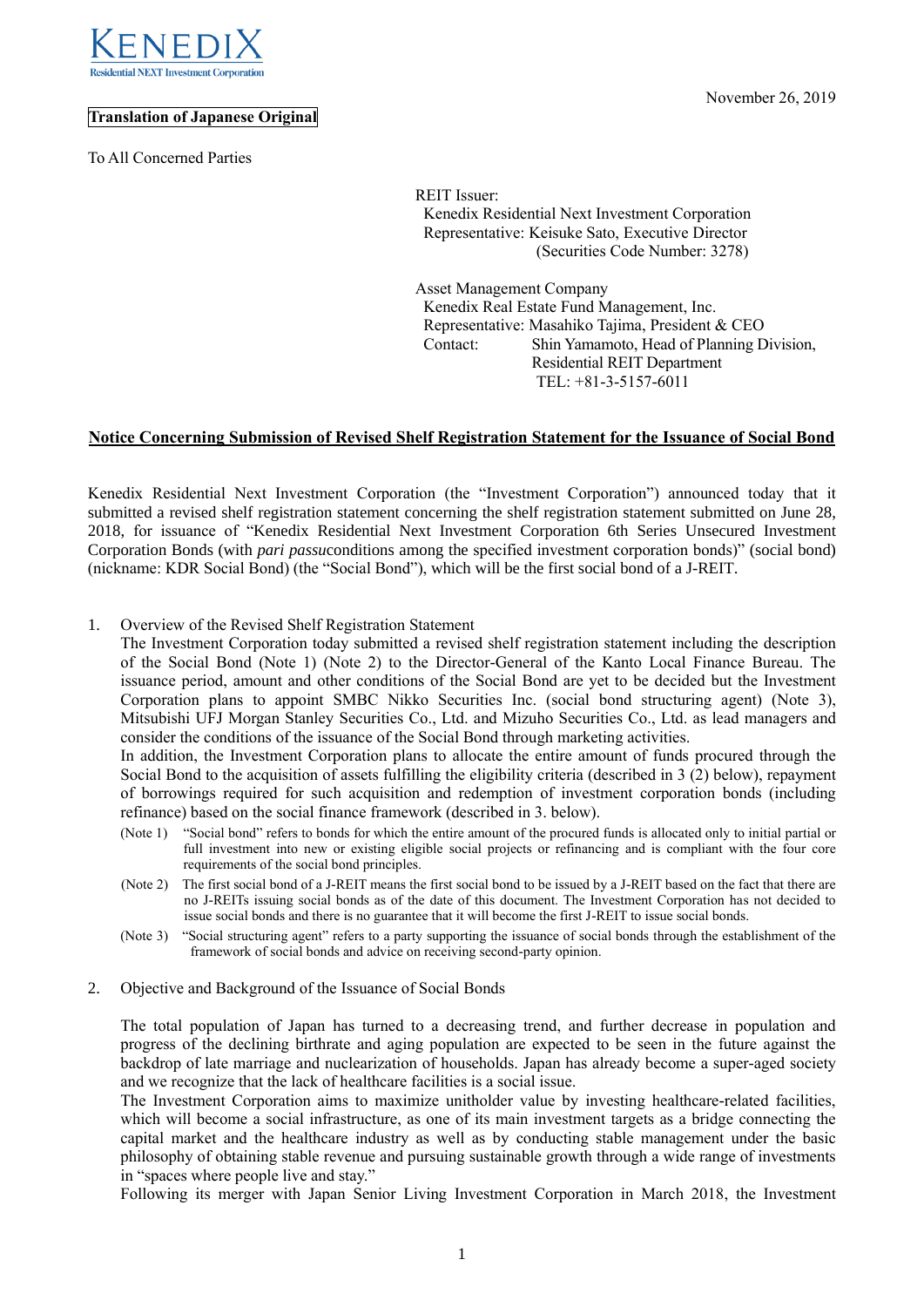

Corporation is proactively engaged in investment management of healthcare facilities as a J-REIT through acquisition of not only private senior homes but also first nursing and health facilities, and the asset scale of healthcare facilities owned by the Investment Corporation has increased from 28.9 billion yen at the time of the merger to 54.1 billion yen as of today. As a result, we recognize that the social role of the Investment Corporation and the promotion of initiatives for sustainability are becoming more important.

The Investment Corporation established the framework for the issuance of social bonds with an aim to contribute to the expansion of a new investor base and the development of the domestic social bond market by further enhancing initiatives for sustainability through the efforts made this time and providing investment opportunities to investors who are proactively conducting ESG investment.

3. Social Finance Framework

The Investment Corporation established the social finance framework in line with the "Social Bond Principles (Note 4)" to implement social finance measures including the issuance of social bonds.

- (Note 4) "Social Bond Principles 2018," hereinafter referred to as the "Social Bond Principles," refers to the guideline for the issuance of social bonds established by the Green Bond Principles and Social Bond Principles Executive Committee, a private organization for which the International Capital Market Association (ICMA) serves as the secretariat.
- (1) Use of funds procured through social finance

The Investment Corporation will allocate the funds procured through social finance to the acquisition of assets eligible for social finance (described in (2) below), repayment of borrowings required for such acquisition and redemption of investment corporation bonds (including refinance).

- (2) Assets eligible for social finance
	- Assets eligible for social finance refer to assets fulfilling the following eligibility criteria.

| Senior living facilities | Private senior homes                   |
|--------------------------|----------------------------------------|
|                          | Serviced senior housing<br>٠           |
|                          | Apartments for the elderly             |
|                          | Group homes for elderly with cognitive |
|                          | impairment                             |
|                          | Small multi-function facilities        |
|                          | Daycare facilities, etc.               |
| Medical facilities       | Hospitals                              |
|                          | Clinics                                |
|                          | Medical malls                          |
|                          | Nursing and health facilities, etc.    |

(3) Selection criteria and process of project

 The requirements of assets eligible for social finance are stipulated in the Management Guidelines of Residential REIT Division prepared by Kenedix Real Estate Fund Management, Inc., the asset management company of the Investment Corporation. In addition, as for the procurement of social finance, compliance with the eligibility criteria (eligibility criteria in (2) above) of social finance will be screened in the process of decision-making for the acquisition of assets and borrowing of funds.

(4) Management of procured funds

Debt eligible for social finance is the amount calculated by multiplying the total acquisition price of the assets eligible for social finance in the portfolio of the Investment Corporation with the ratio of interest-bearing debt to total assets, and the upper limit of social finance will be set.

## (5) Reporting

The Investment Corporation is scheduled to announce the status of allocation of funds procured through social finance on its website once a year. Specifically, the following items are included.

- Balance of social finance
- Amount of allocated funds
- Balance of unallocated funds (if any)
- Total acquisition price of assets eligible for social finance

In addition, the Investment Corporation is scheduled to announce the following output indicator and outcome indicator on its website as the Key Performance Indicators (KPIs) in impact reporting.